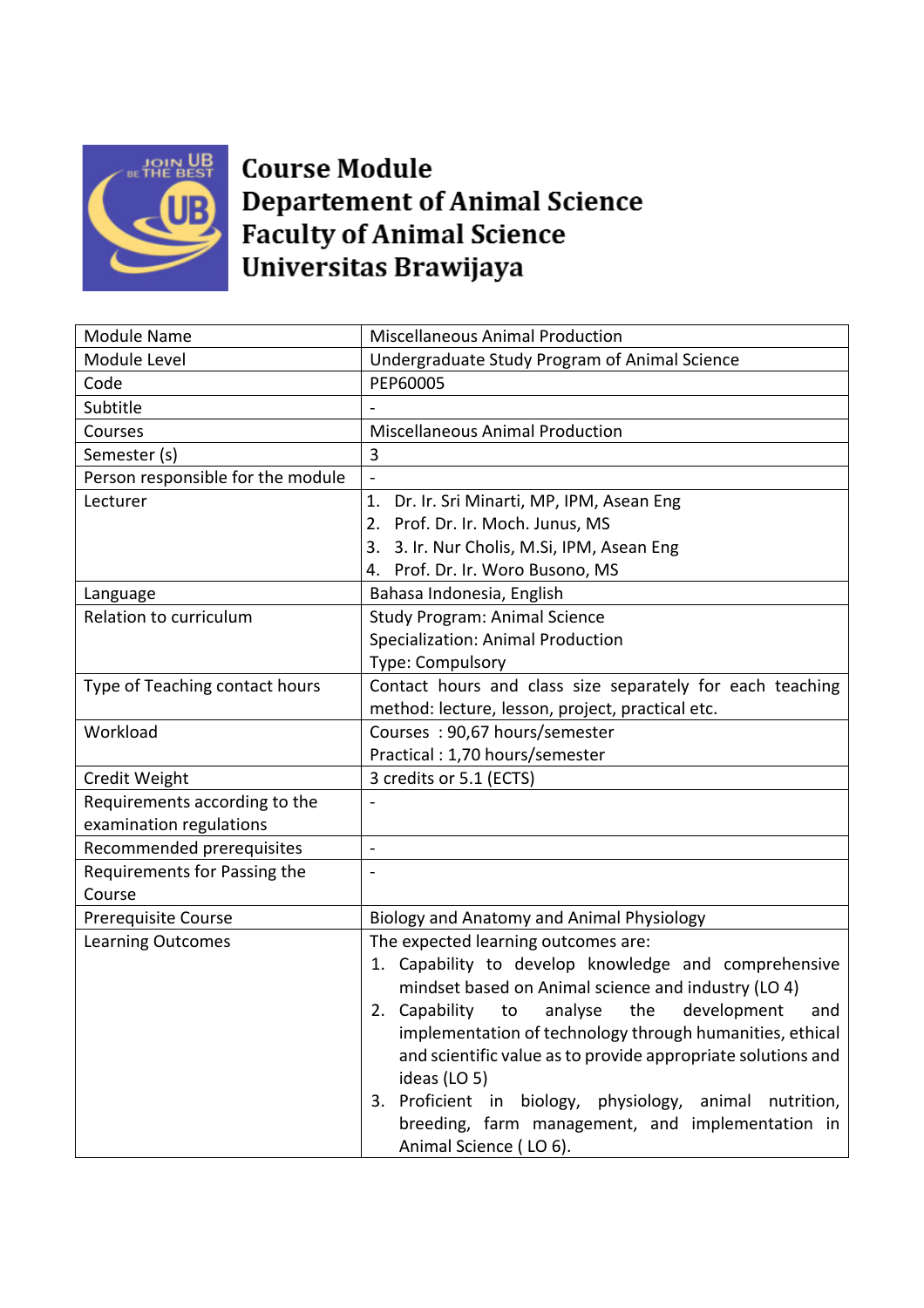|                  | 4. Demonstrating good capability to be independent and to                                                                                   |
|------------------|---------------------------------------------------------------------------------------------------------------------------------------------|
|                  | work in team as to identify and analyse problems (LO 11)                                                                                    |
|                  |                                                                                                                                             |
|                  | <b>Course Learning Outcomes:</b>                                                                                                            |
|                  | 1. Apply ruminant animal industry-oriented management                                                                                       |
|                  | and technology based on the concept of animal welfare                                                                                       |
|                  | 2. Design ruminant animal businesses based on animal                                                                                        |
|                  | production systems based on their physiological status                                                                                      |
|                  | 3. Evaluate production management in the ruminant animal                                                                                    |
|                  | industry effectively and efficiently                                                                                                        |
|                  | 4. Analyze and develop the potential of the ruminant animal                                                                                 |
|                  | industry                                                                                                                                    |
|                  | Objectives: This course discusses commodities of Various Animals                                                                            |
|                  | with its various aspects. The subject areas of the Various Animal                                                                           |
|                  | Production Science include breed, housing, feed, reproduction,                                                                              |
|                  | pests, and diseases. This course connects the topics with reality<br>in society so that it is relevant to student needs. The commodities to |
|                  | provided<br>honeybees,<br>rabbits,<br>swallows,<br>be<br>are<br>and                                                                         |
|                  | silkworms.                                                                                                                                  |
|                  | Knowledge: Able to identify various types of animals in Indonesia                                                                           |
|                  | Skills: cognitive- Able to explain the concept of various animal                                                                            |
|                  | production. Phsycomotoric-Students are able to compare                                                                                      |
|                  | productivity between strains in a commodity of various animals                                                                              |
|                  | Competences: Able to Production System of Rabbits, Bees,                                                                                    |
|                  | Silkworms, Swallows                                                                                                                         |
| Learning Content | The topics include:                                                                                                                         |
|                  | 1. INTRODUCTION                                                                                                                             |
|                  | <b>Materials</b>                                                                                                                            |
|                  | Form of learning<br>Assessment                                                                                                              |
|                  | Bibliography                                                                                                                                |
|                  | Definition of various animals                                                                                                               |
|                  | History                                                                                                                                     |
|                  | Breeding of rabbits, swallows, bees and silkworms                                                                                           |
|                  | 2. Breeding of Rabbits:                                                                                                                     |
|                  | <b>Breeds</b>                                                                                                                               |
|                  | Housing<br>$\blacksquare$                                                                                                                   |
|                  | Feed                                                                                                                                        |
|                  | Reproduction                                                                                                                                |
|                  | Pests and diseases                                                                                                                          |
|                  | 3. Breeding of Bees:                                                                                                                        |
|                  | <b>Breeds</b>                                                                                                                               |
|                  | Housing                                                                                                                                     |
|                  | Feed                                                                                                                                        |
|                  | Reproduction                                                                                                                                |
|                  | Pests and diseases                                                                                                                          |
|                  | 4. Breeding of Silkworms:                                                                                                                   |